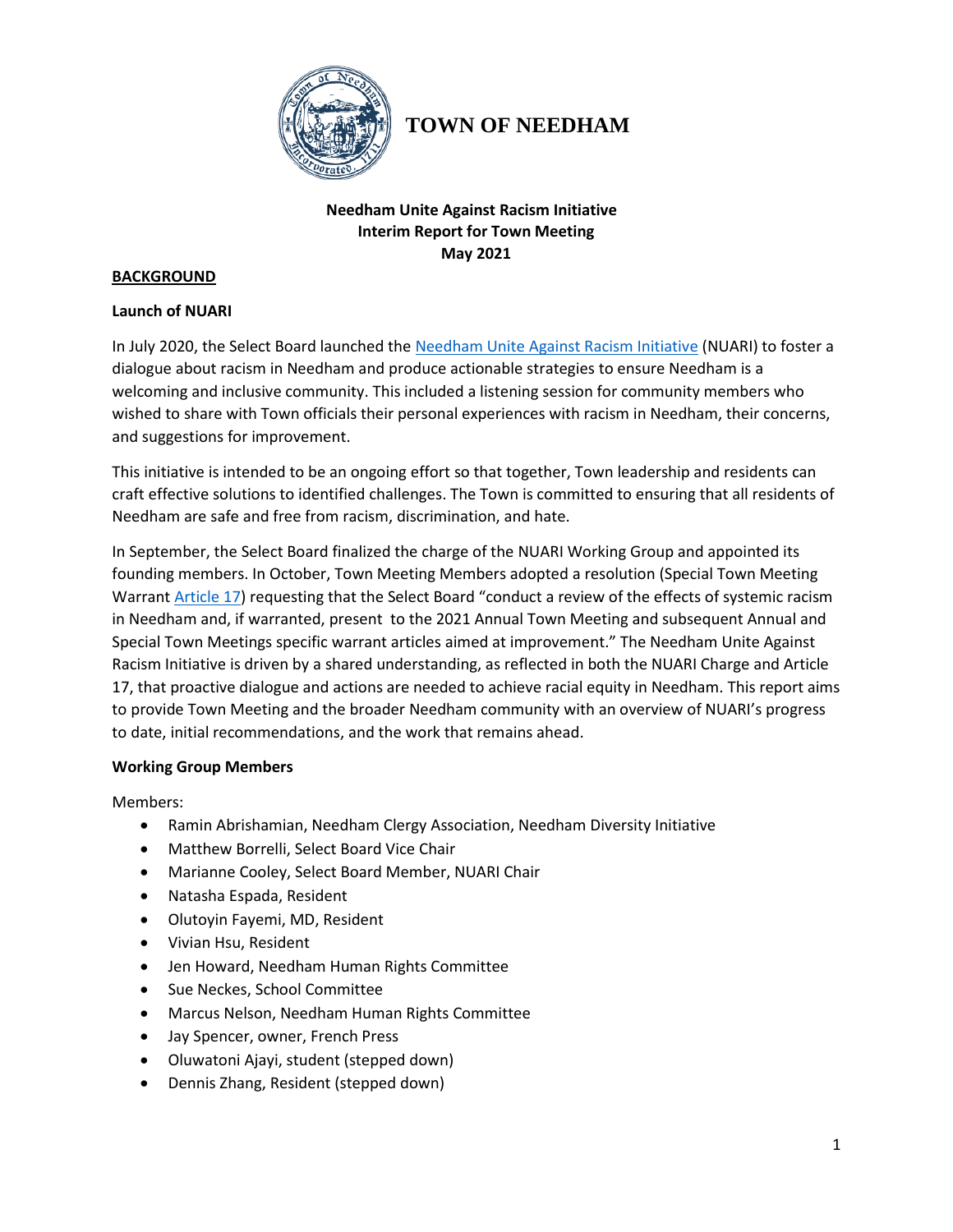Staff:

- Kate Fitzpatrick, Town Manager
- Katie King, Assistant Town Manager/Director of Operations

## **NUARI Working Group Charge**

- 1. Articulating a recommended vision for racial equity in Needham and guiding principles that will inform future actions.
- 2. Establishing protocols and practices for getting community feedback, with a specific focus on engaging Black, Indigenous, and people of color (BIPOC), and others who have been marginalized due to their race or ethnicity. Strategies should be identified to keep Needham's racial equity work informed by BIPOC input but owned by Town leadership and the broader community.
- 3. Setting up communication structures to ensure the sustainability and accountability of the Initiative.
- 4. Discussing and prioritizing other recommendations that have been submitted to the Select Board.
- 5. Making recommendations to the Select Board about future action.

# **WORK TO DATE**

The NUARI Working Group has met 2 - 3 times per month since convening in October 2020. Members dedicated a significant amount of time to completing the first item of their charge: "Articulating a recommended vision for racial equity in Needham and guiding principles that will inform future actions." (see page 4 and Appendix A)

NUARI members were also asked to identify key areas of focus, which they ranked in this priority order:

- Policing
- Schools
- Housing
- Diversity on Town Boards and Committees
- Neighbor Interaction
- Interaction with Local Businesses
- Diversity of Town Staff

These priority areas informed subsequent meeting agendas, presentations, and discussion topics. Content experts from Town departments and the Needham Public Schools presented to the NUARI Working Group to provide foundational knowledge about their work and existing diversity, equity, and inclusion (DEI) initiatives. The NUARI Working Group was provided with relevant documents, resources and links to existing studies including the Needham Public Schools Equity Audit, Attorney Natashia Tidwell's Investigative Report of the Needham Police Department, and the Town of Needham's Housing and Zoning Analysis (see Resources, page 8). These meetings launched the start of ongoing dialogues between NUARI members and municipal leaders about additional actions that may be needed to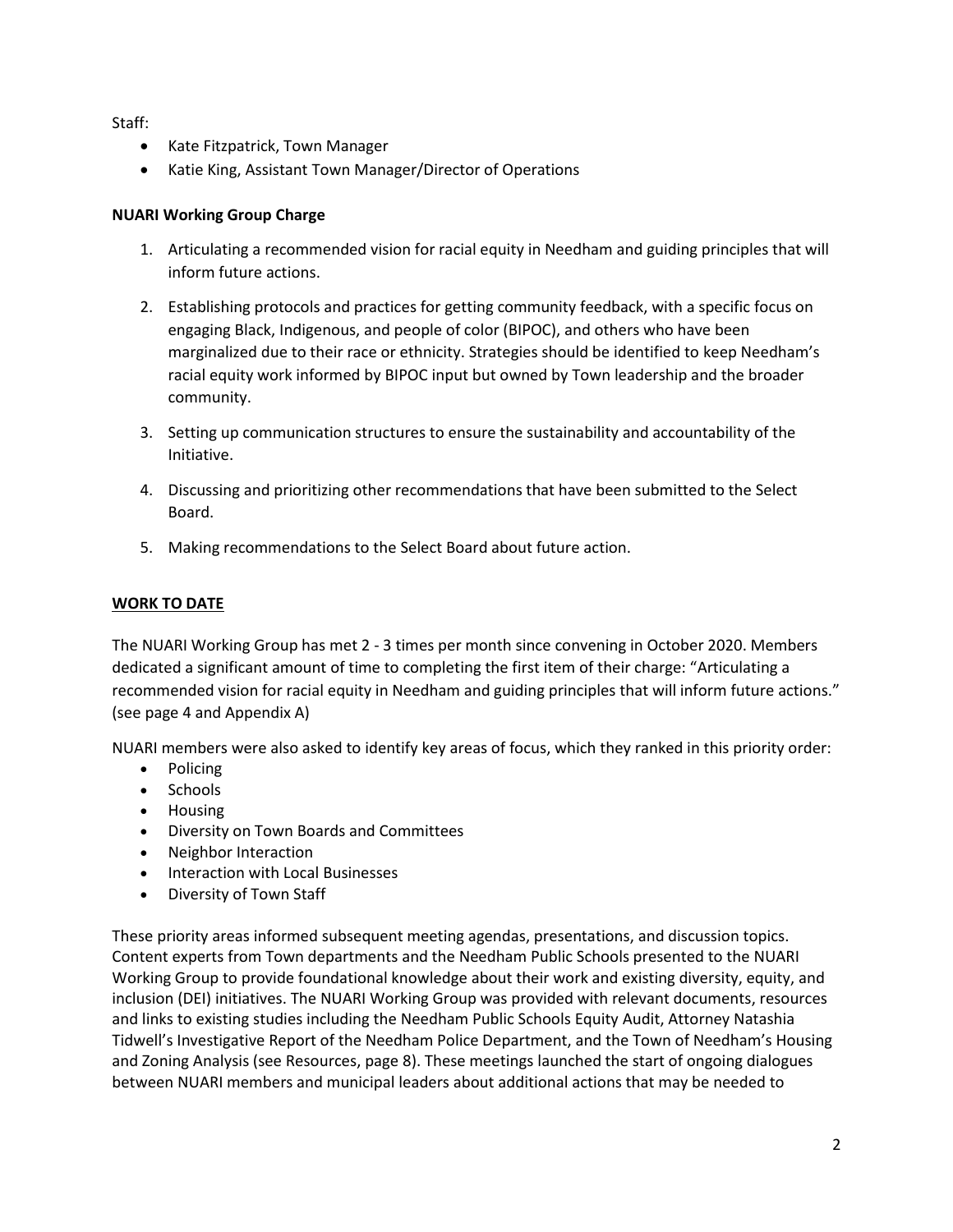achieve our vision for racial equity. Those conversations have informed the recommendations included in this report and will serve as the basis for future discussions over the next year.

Beyond the concrete deliverables outlined in this report, the members of the NUARI Working Group have committed themselves to building relationships with one another and fostering an environment where members can openly and productively grapple with the real impacts racism has had on individual members of the Needham community and on the town, as a whole. NUARI Members have shared personal experiences, asked questions to better understand different perspectives, and modeled how to meaningfully engage in this uncomfortable but necessary dialogue. The hallmark of NUARI's work has been the candor, respect, and appreciation members have shown one another throughout this process.

#### **Meetings**

NUARI Working Group members were asked to identify priority areas of focus, which informed the meeting agendas, presentations, and discussion topics:

- [10/20/2020:](https://youtu.be/22ZA8xJnASA) Overview of NUARI and the Working Group; Discussion of Operational Questions
- [11/09/2020:](https://youtu.be/W9CcYtZCnbg) Survey Results for Priority Areas of Interest; Discussion of Facilitator for Vision Planning
- [11/16/2020:](https://youtu.be/8MMdApGfUio) Vision Setting Session 1 with Lisa Smith-McQueenie, facilitator
- [12/07/2020:](https://youtu.be/dbZTVZYOOgs) Vision Setting Session 2
- [12/21/2020:](https://youtu.be/AJpf21Vl7W8) NPS REAL Coalition presentation with Dan Gutekanst, Superintendent of Schools, Mary Lammi, Assistant Superintendent for Student Support Services, and Joanne Allen-Willoughby, Needham METCO Director.
- [01/04/2021:](https://youtu.be/_4DQzKi9n-o) Vision Setting Session 3
- [01/11/2021:](https://youtu.be/0qD0xLv-1fY) Law Enforcement Session 1: Discussion with Police Chief John Schlittler; Vision Setting Session 4
- [01/25/2021:](https://youtu.be/EvcLj8xpzR4) Public Listening Session 1
- [02/08/2021:](https://youtu.be/V2alTCReQZc) Vision Setting Session 5; Final vote on Vision Statement
- [02/22/2021:](https://youtu.be/tq22JCmlDJw) Discussion of Guiding Principles; Zoning and Housing Session, Lee Newman, Director of Planning and Community Development, and Karen Sunnarborg, Community Housing Specialist
- [03/08/2021:](https://youtu.be/ZxgrOjxPpvM) Town of Needham & Needham Public Schools Staff Diversity, Equity and Inclusion Efforts with Rachel Glisper, Town of Needham Director of Human Resources, and Alexandra Montes McNeil, NPS Assistant Superintendent for Human Resources; Discussion on Diversity of Town Boards and Committees.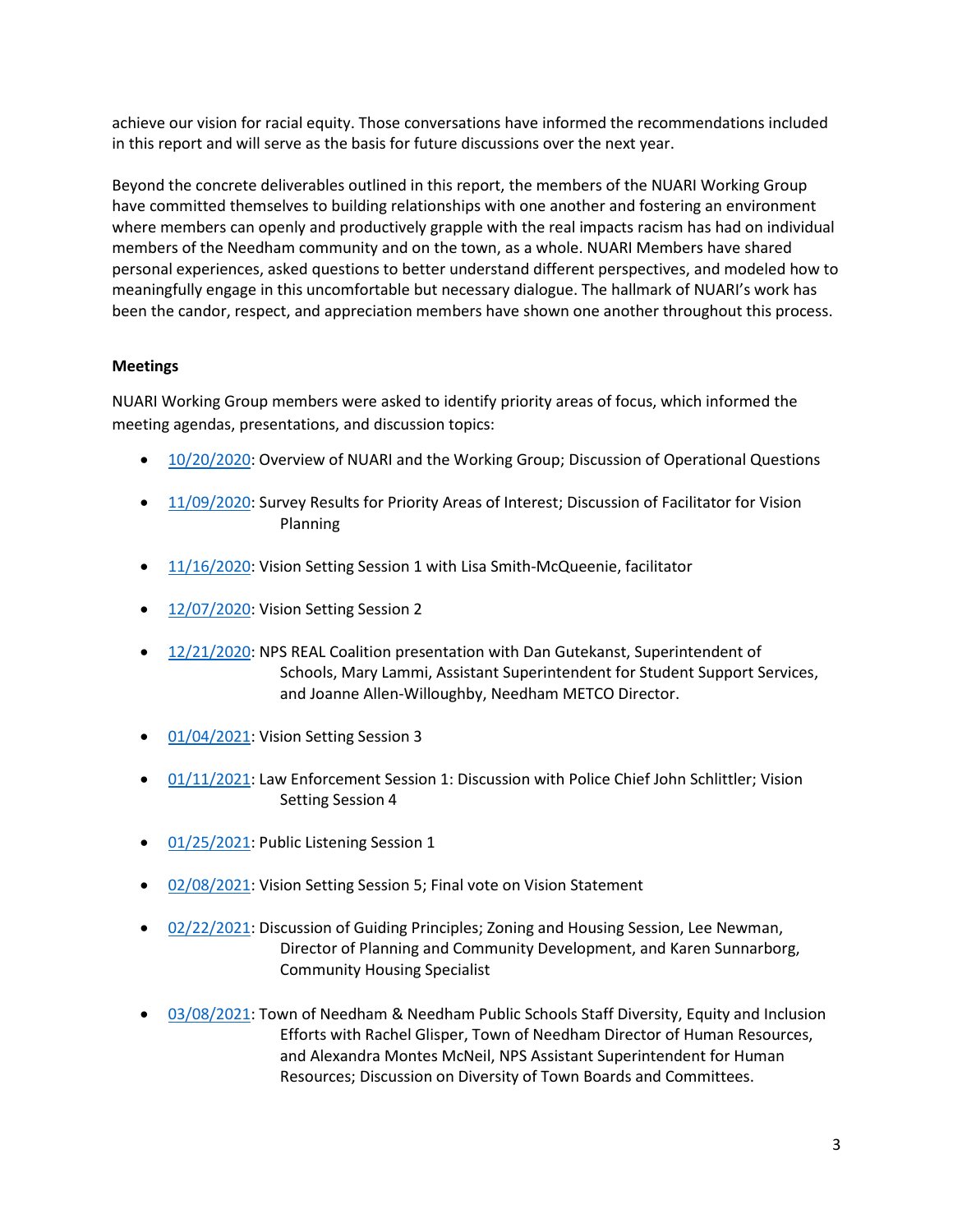- [03/22/2021:](https://youtu.be/DtQKjtLcSis) Final Vote on Guiding Principles; Law Enforcement Session 2: Discussion on Attorney Natashia Tidwell Report with Chief John Schlittler and Lt. Chris Baker
- [03/29/2021:](https://www.youtube.com/watch?v=Lw-trb04WOg&list=PL3PRZZjHC3yE0eZ-rrW5RDdybU0e1R91L&index=2) Discussion of Draft Town Meeting Report; Planning for Public Listening Session
- [04/12/2021:](https://www.youtube.com/watch?v=nWKJF7IdJV4&list=PL3PRZZjHC3yE0eZ-rrW5RDdybU0e1R91L&index=2) Public Listening Session 2
- 04/26/2021: Final Vote on Town Meeting Report
- May and June 2021: Mapping Next Steps

#### **Vision Setting Process**

The Town partnered with Lisa M. Smith-McQueenie, an independent consultant who specializes in community culture, diversity, equity, and inclusion work, to facilitate NUARI's vision setting process. Ms. Smith-McQueenie is an experienced trainer, facilitator, and practiced leader oriented to integrating theory and practice. She holds a Master of Arts in Experimental Psychology from Northeastern University and has held numerous roles at Simmons University including Assistant Vice President, Organizational Culture, Inclusion, & Equity and Associate Dean for Student Life. She facilitated more than 10 hours of discussion, resulting in NUARI's recommended vision statement, guiding principles and intentional practices.

Members of NUARI agreed that a vision statement and guiding principles on racial equity are intended to help make decisions and align goals and actions with the community's values. It should be heavily informed by communities of color who have been impacted by institutional and structural racism. After discussion, NUARI agreed the shared vision statement should include the following characteristics:

- it is where you want to be (as a community)
- it is aspirational and inspirational
- it describes an outcome that is meaningful, believable, and relevant.

The visioning process included electronic communication and in-person sessions via Zoom.

- Sending a pre-survey completed by NUARI working group members individually
- Facilitating sessions which included the following:
	- o Confirming working group agreements.
	- o Distinguishing among vision, mission, strategy, and goals/objectives.
	- o Establishing a shared language bank, vocabulary, or glossary of terms.
	- o Discussing emerging themes and identifying focus areas.
	- o Reviewing and analyzing sample statements, drafts, and formats.
	- o considering values and guiding principles.
- Hosting a public listening session on 1/25/2021.
- Reviewing public feedback received from session, emails, and previously published survey.
- Making edits and revisions.

The final vision statement, guiding principles, and intentional practices were adopted by the NUARI Working Group on March 22, 2021 and by the Select Board on March 23, 2021. **See Appendix A.**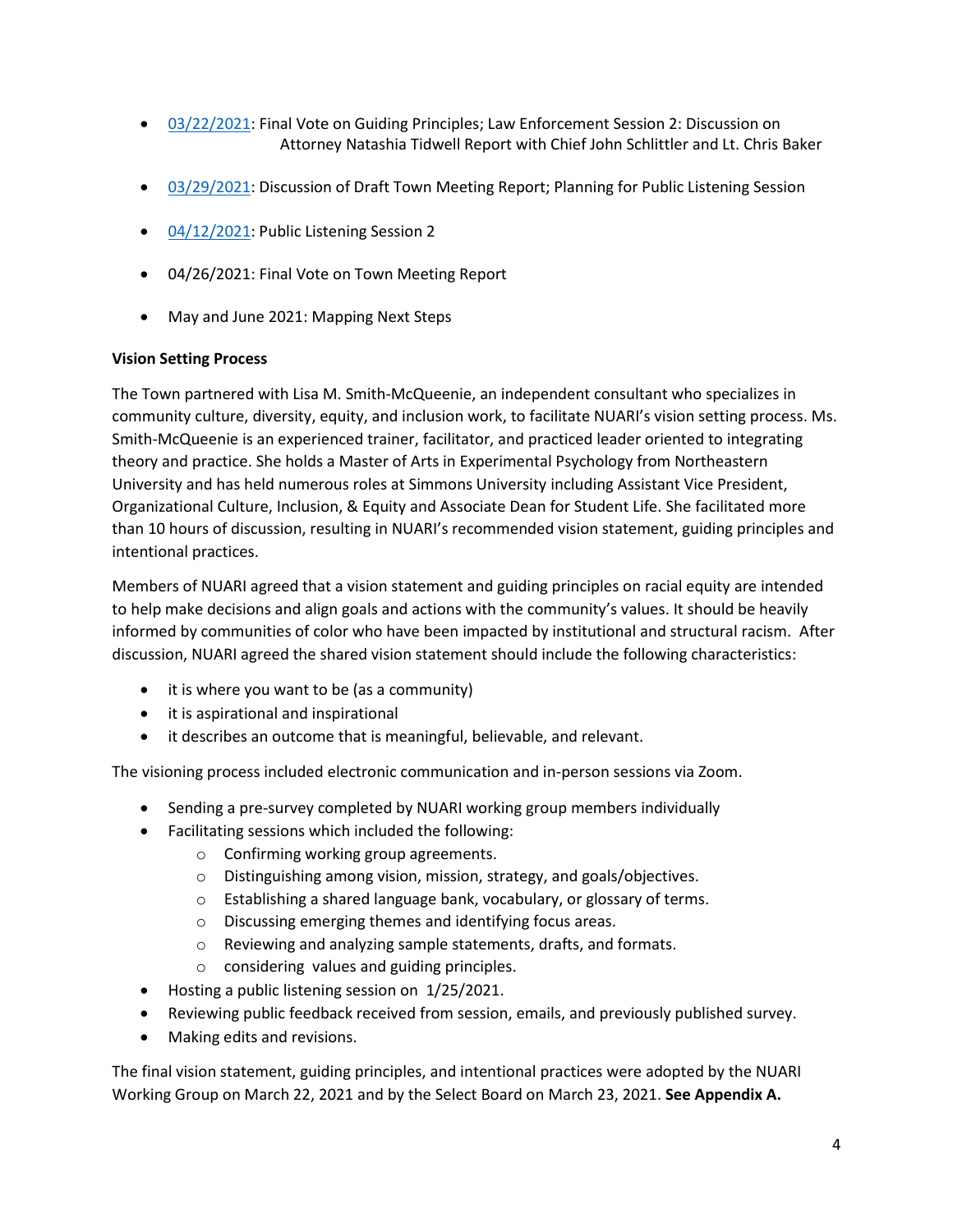# **KEY TAKE-AWAYS & INTERIM RECOMMENDATIONS**

Since October, NUARI received presentations from Town staff in each of the key areas and reviewed relevant documents and resources. This informed the Working Group's discussions and their identification of the take-aways and interim recommendations listed below. This is not an exhaustive or final list. It is a work in progress, as NUARI continues to learn, engage with key stakeholders, and get additional community input.

The recommendations below are framed as actions that *should* be taken. This is in recognition that, within the formal structures of our local government, there are many individuals and entities that have formal jurisdiction over this work. Through this report and its future work, the NUARI Working Group aims to provide a framework for how to improve racial equity in Needham and to create the conditions where others within and outside of Town government will be willing, proactive, and dedicated partners in this work. NUARI will continue its work over the next year to recommend initial strategies, goals, and objectives as well as institutional owners for each area of prioritized work.

# **General**

**Recommendations:** The Town should…

- Submit a resolution requesting that Town Meeting adopt Needham's vision statement for racial equity at the May 2021 Special Town Meeting.
- Forward the vision statement and guiding principles to all Needham Boards and Committees for their consideration and integration into their goals.
- Encourage Needham non-profit organizations, civic groups, and businesses to adopt the vision statement.
- Include a question in its bi-annual Town survey to gauge residents' perceptions of how welcoming and inclusive the Needham community is.

## **Boards and Committees**

## **Key Take-Aways**

- Town Board and Committee members volunteer their time and skills to solve complex issues and recommend policy that helps to shape the Needham community.
- The Town Charter details which Board and Committee members are to be elected or appointed and who has appointment authority. Many appointed positions are under the authority of the Select Board or the Town Moderator.
- While the Town has not collected uniform demographic data to date, historically the majority of elected and appointed members have been White. The proportion of representation by gender varies by Committee.

# **Recommendations:** The Town should…

- Make intentional efforts and identify creative ideas for community outreach to diversify the candidate pool for all appointed Boards and Committees.
- Identify strategies and partners to encourage diverse candidates to run for elected office.
- Measure efforts and progress on efforts to make Boards and Committees more diverse.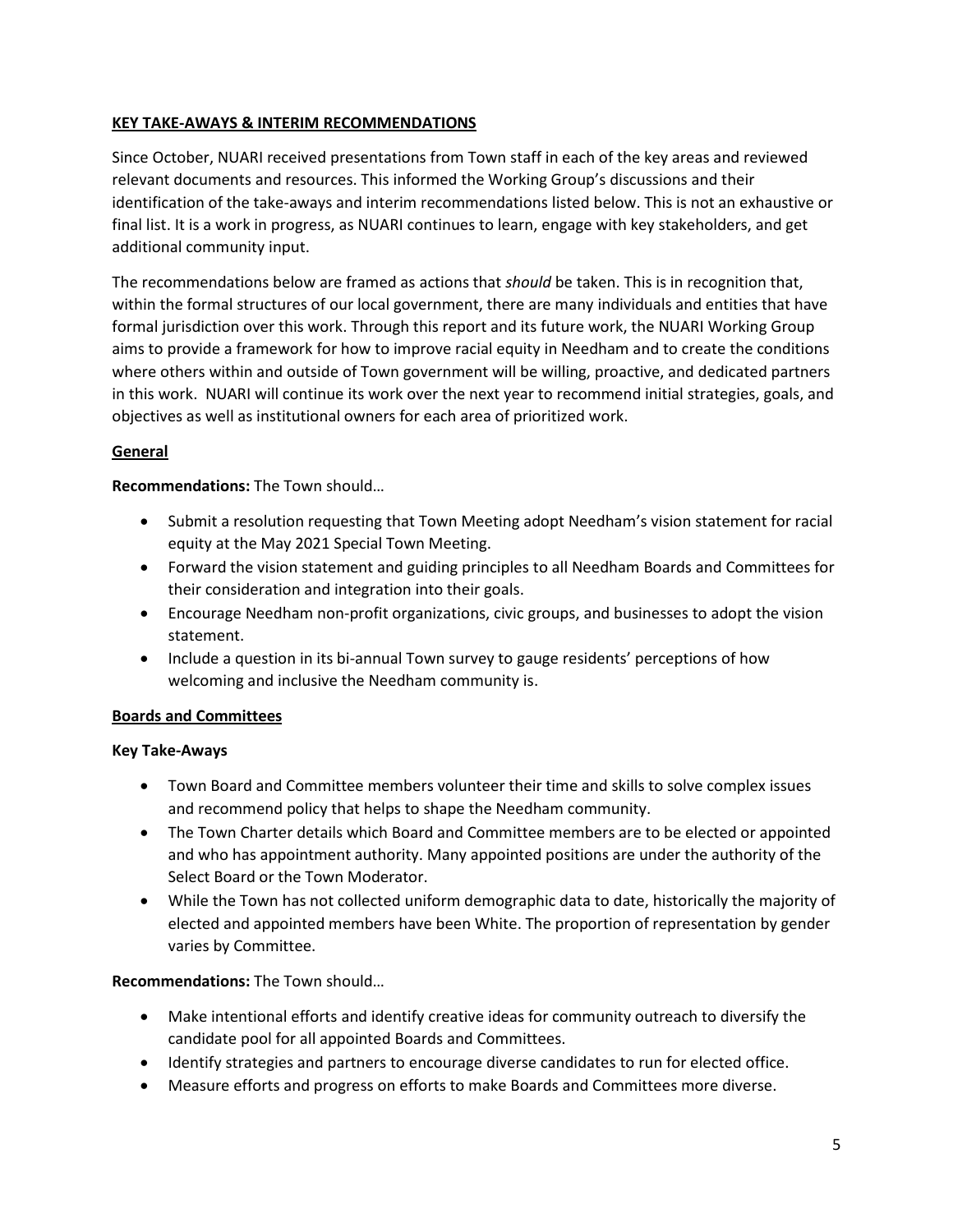#### **The Community**

#### **Key Take-Aways**

- There are several formal and informal affinity groups in Needham that bring together people with shared identities or interests, but not all identities (e.g. culture, race, ethnicity, religion) have an existing affinity group.
- Needham has many community-based organizations and initiatives that are focused on diversity, equity, and inclusion broadly, and racial equity specifically.
- The Town of Needham has a vital role in advancing our shared vision for racial equity, but cannot be successful alone. Achieving this vision will require the engagement of Needham residents, businesses, and organizations in partnership with our schools and government.

**Recommendations:** The Town should identify partners and opportunities to…

- Develop a discrimination complaint process and provide forums where individuals feel comfortable discussing their concerns related to diversity, equity, and/or inclusion.
- Provide educational opportunities and community dialogues on the history of racism in America and other topics on equity.
- Create a framework for how community members can effectively engage in conversations around race, diversity, equity, and inclusion, to build relationships and a stronger understanding of different perspectives and lived experiences.
- Host and promote cultural events and celebrations to be welcoming and inclusive of all cultures and backgrounds.
- Increase, encourage and assist minority-owned businesses.
- Provide education to local businesses about the negative experiences of Black, Indigenous and people of color (BIPOC) individuals in local businesses and ways to improve.
- Strengthen the network of those engaged in this work including but not limited to the faith community, the business community, hospitals, colleges, civic and community organizations, and neighboring municipalities.

## **Housing**

## **Key Take-Aways**

- The Town of Needham faces increasing housing demand and rising costs due in part to Needham's location as an inner suburb of Boston with four commuter rail stations, an excellent school system, and limited available land. Despite intense market pressures, the Town has made progress in promoting greater diversity and affordability of its housing stock including:
- *Increasing supply of affordable housing* -- The Town's supply of affordable housing has increased markedly over the years and has surpassed the 10% affordability threshold under Chapter 40B, now at 12.7%.
- *Further diversifying the housing stock with more rental housing* While single-family homes have predominated Needham's housing market, almost one thousand units of new rental housing has been built in the recent past with one-quarter being affordable.
- New funding to help existing owners and renters The Town has launched the Small Repair Grant Program for qualifying homeowners in making important health and safety improvements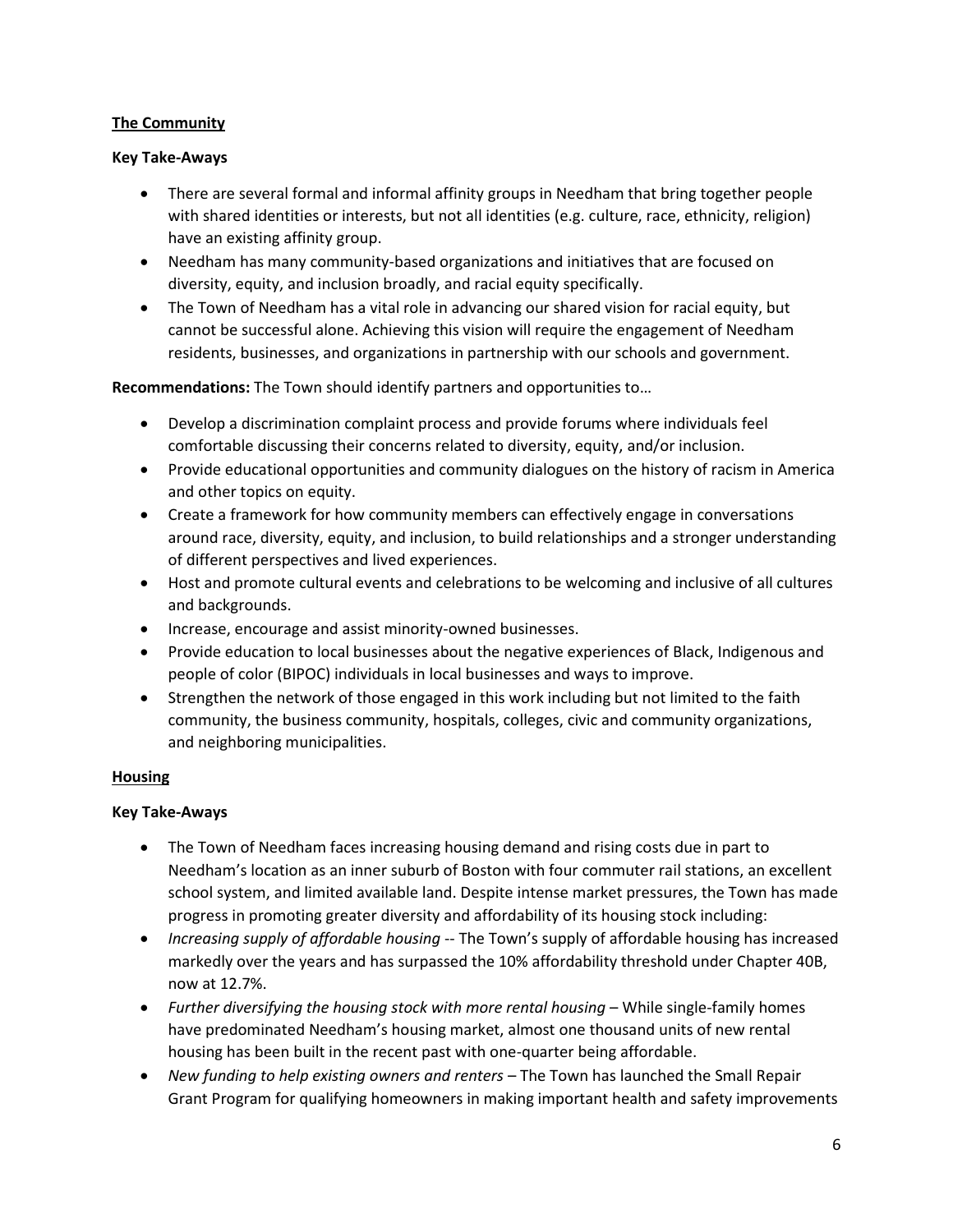and the Emergency Rental Assistance Program to assist tenants who have lost income due to COVID-19 in covering part of their rent and avoid eviction.

- *Less restrictive zoning –* Almost half of the Town's land area is zoned for 10,000 square foot lots, relatively rare in other suburbs where large-lot zoning predominates.
- *Promotion of mixed-use, mixed-income and multi-family housing* The Town has established special overlay districts to encourage the development of mixed residential and commercial uses at a denser scale in appropriate locations. These districts mandate the inclusion of affordable housing.

## **Recommendations:** The Town should…

- Create pathways for racially and economically diverse neighbors to buy and rent homes in Needham.
- Set new goals related to affordable housing, and identify strategies to achieve them now that Needham has surpassed the 10% threshold under MGL Chapter 40B.
- Evaluate and prioritize policies and programs for encouraging the development of housing for individuals and families across all affordability levels, with a particular focus on those earning less than 80% of the Area Median Income.
- Identify and address any barriers to fair housing in Needham.

## **Policing & Law Enforcement**

## **Key Take-Aways**

- The Needham Police Department places a significant focus on ongoing training to improve themselves, the department, and to ensure everyone's safety. Every officer goes through a 26 week Recruit Academy Training followed by an internal 12-week field training program. This includes reviewing Standard Operating Procedures and being shadowed by a plain clothes officer to monitor how the recruit operates in the field. An additional 40-hours of professional development is required each year by the Commonwealth. Some of these trainings include deescalation, defensive tactics, use of force, implicit bias, firearms, active shooter, and taser training. The Police Chief and Lieutenants collect and monitor data relative to officer actions, and can require supplemental training to address areas of concern.
- Hiring and promotions within NPD are dictated by Civil Service. The Town has asked the Civil Service Bureau for lists of diverse candidates in the past, but have been denied. It remains a Town priority to leave the Civil Service system to increase the ability to diversify the Police Department.
- NPD aims to be a community partner, not solely an enforcement agency. They have forged strong partnerships with the Needham Public Schools, the Needham Housing Authority, the Needham Department of Health and Human Services and others. NPD officers serve on the Domestic Violence Action Committee, the Human Rights Committee, the Coalition for Suicide Prevention, and the Community Crisis Intervention Team.
- The Needham Police Department identified building trust, legitimacy, and communication with the community as a priority. The Chief identified areas for improvement including working with community members so they have a better understanding of the "why" behind certain police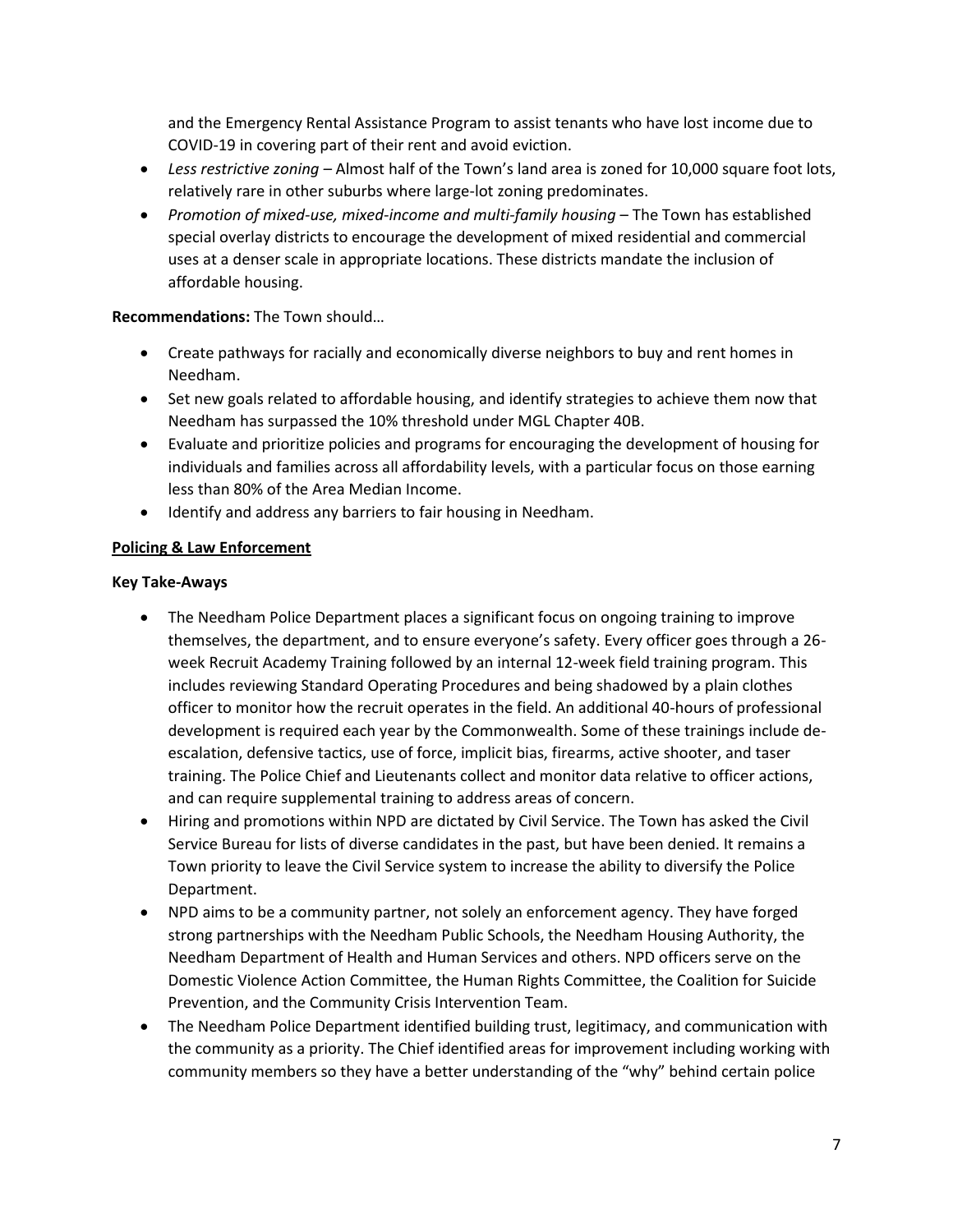actions and creating opportunities to hear from community members about their personal experiences interacting with law enforcement and the impact it has had on them.

**Recommendations:** The Town and Needham Police Department should…

- Meet regularly with stakeholder groups and communities of color to build mutual trust and respect.
- Work with stakeholders to sponsor a series of conversations between the public and police officers, including especially BIPOC individuals, to build relationships and a stronger understanding of different perspectives and lived experiences.
- Find ways to educate the public on the role of police officers, such as through a Citizen Academy.
- Emphasize training on mental health issues, threshold inquires, de-escalation techniques and the impact of implicit bias on policing. Further de-escalation training in non-life-threatening conditions should also be considered.
- Prioritize leaving Civil Service to gain greater flexibility within the hiring and promotional process to achieve a more diverse department which reflects our broader community.
- Implement all local components of the new state police reform law once additional guidance is made available. Following that, the Select Board should identify if any local policies or practices warrant additional review or changes or whether additional reforms should be made.
- Review the Use of Force Policy after the POST Commission issues the model policy and determine whether NPD's policy should include a stronger focus on de-escalation.
- Have the Select Board serve as the oversight body of the Needham Police Department until the POST Commission role is defined.
- Report regularly and make publicly available key enforcement data, broken down by race, gender and residency, to identify potential disparities and monitor trends over time.
- Support funding for a regional collaboration with the Needham Police Department, Dedham Police Department, and Riverside Community Care to provide clinical support services for individuals with mental illness, co-occurring substance use disorders and trauma histories who might otherwise become incarcerated (see May 2021 Special Town Meeting Warrant Article 15).

# **Schools**

## **Key Take-Aways**

- The Needham Public Schools' Race, Equity, Access, Leadership (REAL) Coalition provides leadership and guidance on eliminating barriers to racial equity and supporting the advancement of all learners in the Needham Public Schools. The coalition was formed in 2018 and includes district leaders, school leaders, teachers, parents, community members, and students. REAL focuses on (1) policies and practices, (2) curriculum & instruction, (3) professional learning, (4) hiring and employment practices, (5) culture and climate, and (6) communications and community engagement.
- Recent equity accomplishments across the Needham Public Schools includes an Elementary Racial Literacy Task Force, Middle School Social Justice League & Launching Scholars Program, High School Castle Scholars Program, Portrait of a Needham Graduate and Courageous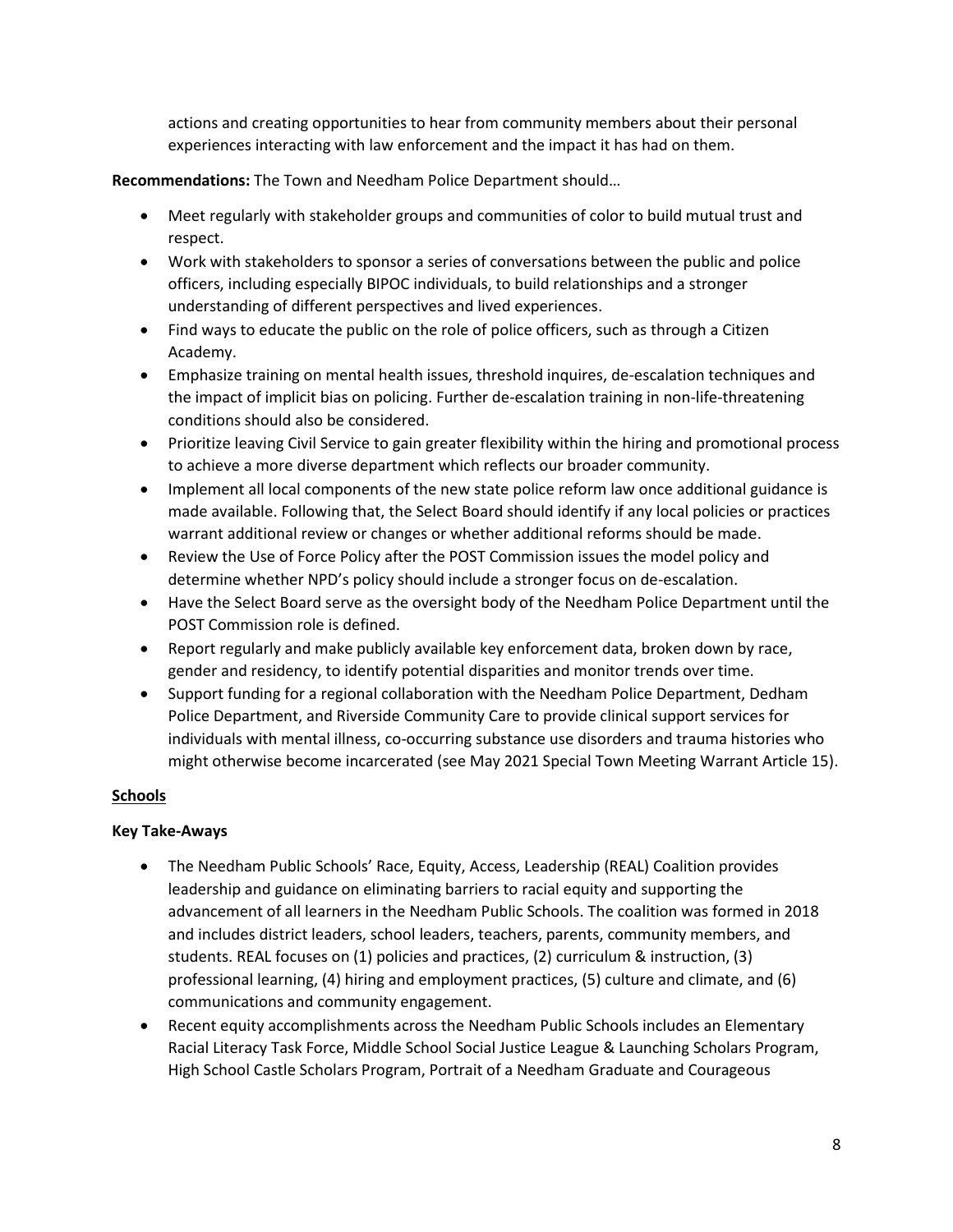Conversations on Race, a full-year NHS course where juniors and seniors apply what they learn about how racism operates on a systemic level, both in our society and in the schools.

• NPS has a written protocol for how to respond to an act of bias or hate in the schools. The District includes clear race equity goals in school improvement plans that are presented to the School Committee. The District's evaluation system also assesses teachers, principals, and superintendents on their progress in being culturally responsive.

**Recommendations:** The Town and the Needham Public schools should…

- Collaborate to determine how NUARI and the REAL Coalition can be complementary partners, including ongoing communication and coordination strategies.
- Continue to support the development of curriculum and programs that further promote diversity, equity, and inclusion at all grade levels.
- Continue to use the Portrait of a Needham Graduate Strategic Framework to guide decision making and planning around DEI program development, budgets, staffing, data collection, and accountability.
- Identify what community-based equity work is needed to better support the school district.
- Explore opportunities for ongoing community engagement including but not limited to Voices in Unity, a regular convening of equity-focused groups in Needham hosted by the school district.
- Identify opportunities for collaboration and communication with private and parochial schools regarding diversity, equity, and inclusion initiatives.

# **Staffing**

## **Key Take-Aways**

- The Human Resources Departments for both the Town of Needham and the Needham Public Schools are making concerted efforts to hire and retain diverse talent. The Town has purchased applicant tracking software that can hide personally identifiable information from applications, eliminating bias early in the hiring process. The School Department has explored new and creative ways to get job postings to a wider audience, including utilizing Handshake, a job posting software used extensively by colleges and universities to recruit recent graduates.
- There are robust efforts to provide professional development opportunities for all staff around cultural competency, workplace inclusion, and reducing implicit bias. NPS is identifying the skills and competencies required to achieve the strategic vision set forth in The Portrait of a Needham Graduate and aligning this with professional development opportunities and staff evaluations.
- The Town and Schools have partnered to launch Stronger Together, the first joint Employee Resource Group, created for BIPOC employees to have a safe place to share experiences in Town and to discuss ways to drive change towards equity. The Park & Recreation Department has also partnered with the METCO Program to promote hiring at the Pools at Rosemary and summer programs.

## **Recommendations:** The Town and NPS should…

• Identify and implement strategies to hire, support and retain diverse staff at every level of the organization.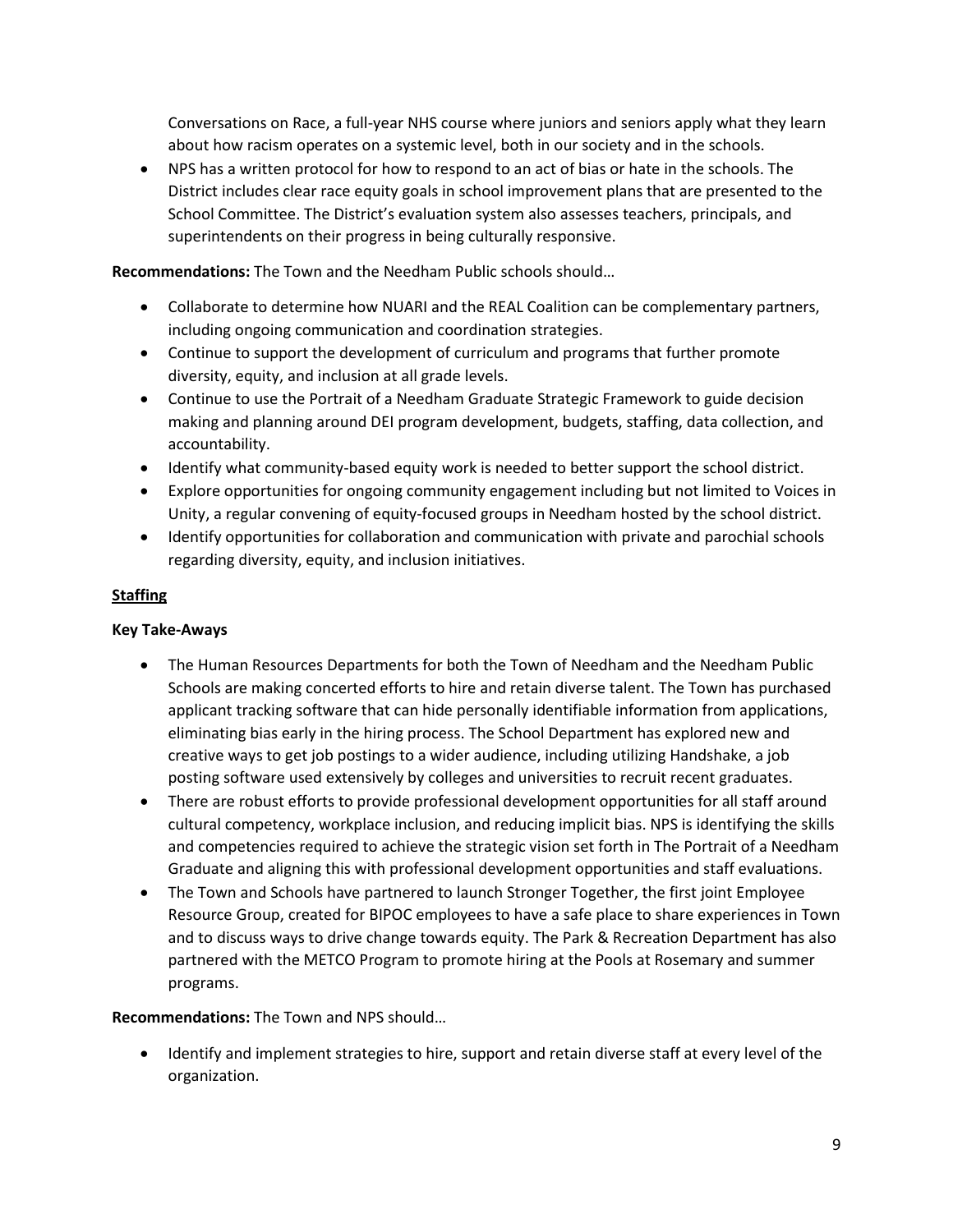- Measure their efforts to recruit and retain BIPOC individuals and provide annual updates on progress.
- Continue to provide diversity, equity and inclusion professional development opportunities for all staff geared towards deepening understanding and becoming culturally responsive, antiracist, and anti-biased members of the Needham community.
- Analyze the pilot year of the METCO/Park & Recreation summer jobs partnership to identify opportunities for improvement and expansion.

# **NEXT STEPS**

NUARI members have articulated a vision statement for racial equity (charge #1) and have begun making recommendations for future action (charge #4 and #5). The Working Group is intended to be temporary in nature. However, the work to achieve racial equity is long term and will only be successful if recommended actions are integrated throughout the Town's structures of governance and broadly embraced by the community. In the coming months, NUARI members will explore how to meaningfully engage and incorporate the input of those who have been marginalized due to their race or ethnicity (charge #2) and how to set up structures to ensure the sustainability and accountability of this initiative (charge #3). The NUARI Working Group will produce a second report upon the completion of this work.

## **Status of Charge**

- 1. Articulating a recommended vision for racial equity in Needham and guiding principles that will inform future actions. (**COMPLETED**)
- 2. Establishing protocols and practices for getting community feedback, with a specific focus on engaging Black, Indigenous, and people of color (BIPOC), and others who have been marginalized due to their race or ethnicity. Strategies should be identified to keep Needham's racial equity work informed by BIPOC input but owned by Town leadership and the broader community. (**UPCOMING WORK**)
- 3. Setting up communication structures to ensure the sustainability and accountability of the Initiative. ( **UPCOMING WORK**)
- 4. Discussing and prioritizing other recommendations that have been submitted to the Select Board. (**IN PROCESS**)
- 5. Making recommendation to the Select Board about future action. (**IN PROCESS**)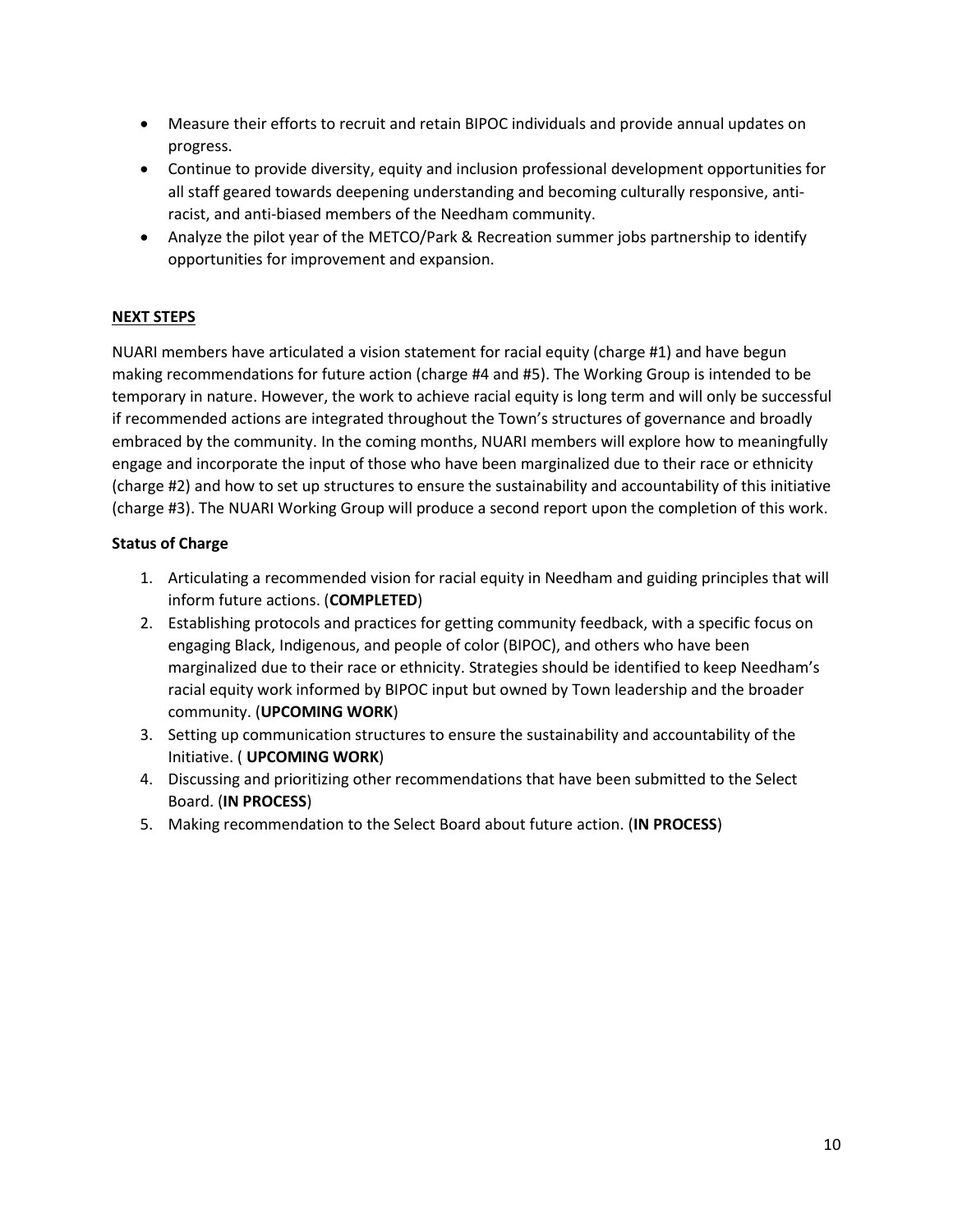#### **RESOURCES**

#### **General**

- [NUARI Webpage](https://www.needhamma.gov/4942/Needham-Unite-Against-Racism-Initiative)
- E-mail address[: NUARI@needhamma.gov](mailto:NUARI@needhamma.gov)
- [YouTube Recordings of NUARI Meetings](https://youtube.com/playlist?list=PL3PRZZjHC3yE0eZ-rrW5RDdybU0e1R91L)
- [Needham Human Rights Committee](http://www.needhamma.gov/1110/Human-Rights-Committee)
- [Select Board FY2021-FY2022 Goals](http://www.needhamma.gov/DocumentCenter/View/19955/BOS-Goals-Adopted-12222020?bidId=)
- Adopters of Vision Statement

## **Housing**

• [Town of Needham Housing and Zoning Analysis, Feb. 2021](http://needhamma.gov/DocumentCenter/View/23018/Housing-and-Zoning-Analysis-20210218-?bidId=)

## **Policing**

- [2018-2020 Needham Police Department Enforcement Data](http://www.needhamma.gov/4998/Annual-Data-Reports)
- [Police Policies, Procedures, and Information of Interest](https://www.needhamma.gov/4952/Police-Policies-Procedures-Info-of-Inter)
- [Attorney Tidwell](http://www.needhamma.gov/DocumentCenter/View/23163/Draft-Tidwell-Investigation-Report-31121) Investigative Report

#### **Schools**

- [NPS REAL Coalition](http://www.needham.k12.ma.us/equity/r_e_a_l_coalition)
- NPS Diversity, Equity, [and Inclusion website](https://sites.google.com/needham.k12.ma.us/nps-equity-website/home)
- [Needham Public Schools Equity Audit](http://www.needham.k12.ma.us/equity/equity_audit_report_-_march_2018)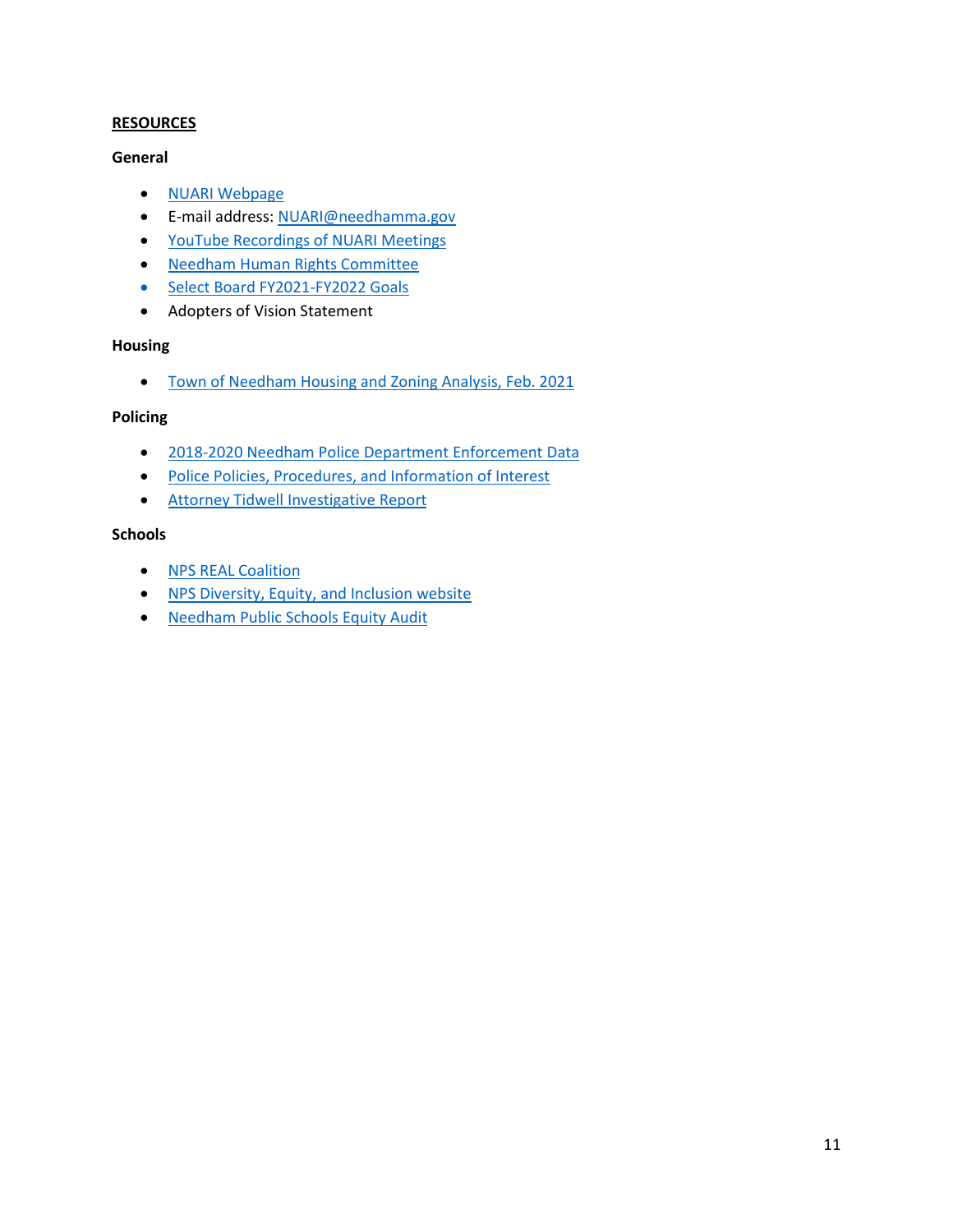## **APPENDIX A**

# **A RACIAL EQUITY STATEMENT FOR THE TOWN OF NEEDHAM...**

Needham will be a community free of racism, racial bias, prejudice, and discrimination. Our residents, schools, businesses, organizations, and government will work together to identify barriers to racial equity and create solutions, opportunities, resources, and support for removing them.

- 1. We will work collaboratively and democratically toward a just, equitable, antiracist community.
- 2. We will work to identify and change current policies, procedures, practices, and cultural norms in Needham that prevent meaningful access to opportunities because of race.
- 3. We will create opportunities for the community to confront unpleasant truths and seek solutions that always amplify values of racial equity.
- 4. We will intentionally create spaces for respectful dialogue and difficult conversations toward racial amity.
- 5. We will actively engage with those who feel the impact of racism most directly, seeking their input, guidance, and honoring the wisdom of their experience.
- 6. We will commit as individuals to be intentional in our efforts to learn and practice anti-bias and antiracism, transforming our thinking, attitudes, and behaviors.

# **GUIDING PRINCIPLES…**

- 1. Racial equity in Needham means that the experiences of people of color are the same as those of the white majority – from day to day interactions, housing opportunities, interactions with the police and other first responders, employment, and educational opportunities, etc. On the path to racial equity...
	- a. People of color will see others of color in leadership roles in government, business, the school system, and civic groups.
	- b. Our community will have opportunities to learn a more complete version of American history and its relevance to today's challenges.
	- c. Students in schools will experience equity with regard to all aspects of their education (e.g. placement. acknowledgement, recognition, engagement, discipline, curriculum, and co-curricular involvement).
	- d. People of color will feel safe, validated, and treated equitably with respect to public safety (e.g. arrests, use of force, motor vehicle stops, traffic infractions, handcuffing, and criminal applications).
	- e. People of color will feel safe, validated, included, and treated equitably in all Townrelated activities (e.g. town meeting/government, services, and events).
	- f. In the decision making process, the voices and experiences of people of color will be honored and respected as valid (e.g. equity in hiring, engagement and promotion, programs and events are inclusive and equity minded, intentional anti-bias efforts are employed in all considerations).
	- g. All races will want to live here Needham will be a desirable community for everyone. The town will take proactive measures to support a more racially and economically